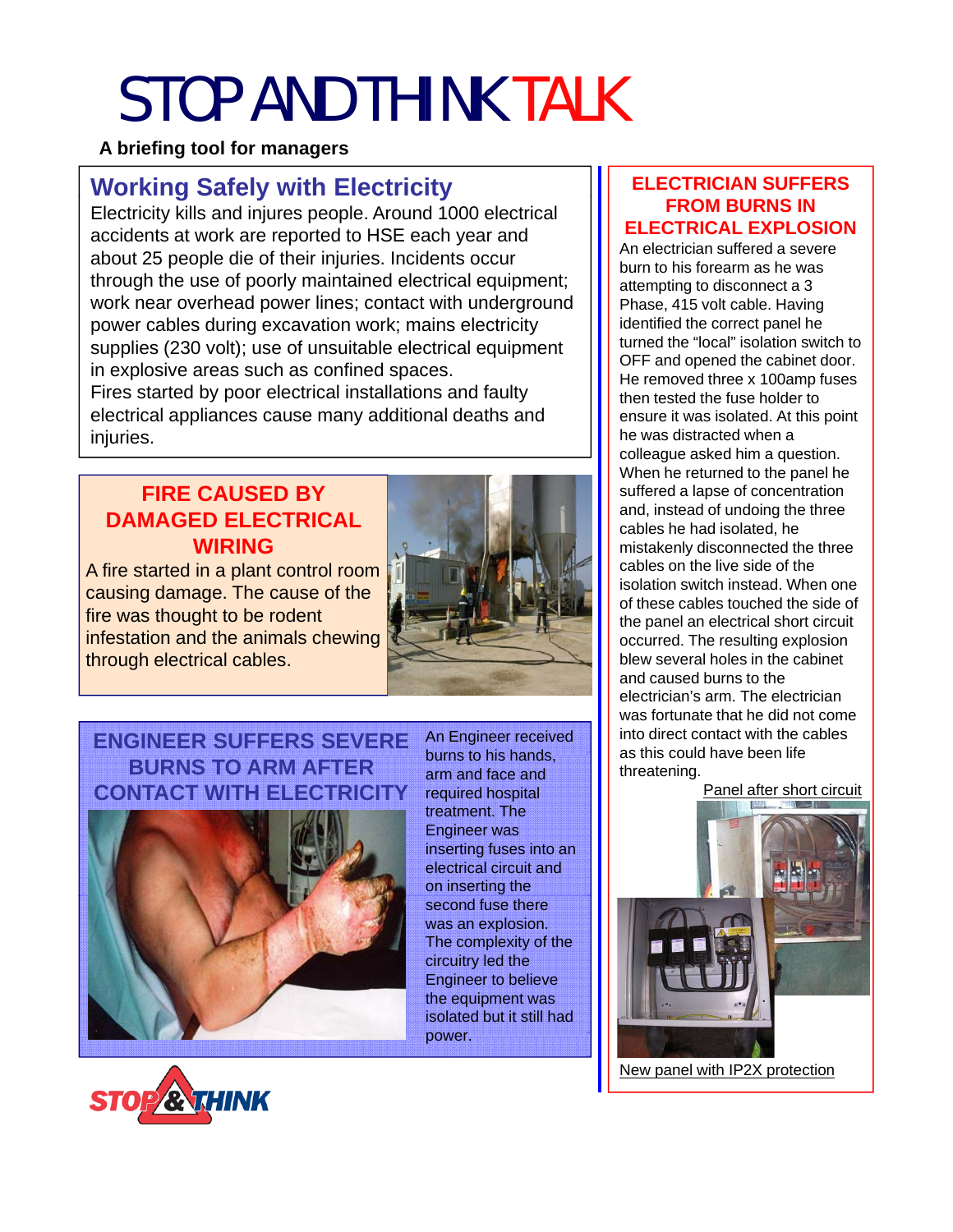## STOP AND THINK TALK **Working Safely with Electricity**

## **Preparation**

This stop and think talk can be used individually or with a group of people. It could be delivered in the workplace, perhaps a control room or a location where the necessary controls can be demonstrated. Take care that the area is suitable for people to hear and see what you are doing if you are carrying out a practical demonstration. Participants should receive a copy of the talk for their CPD files as well as signing the training declaration. *Note: This SATT is to raise awareness of electrical issues, it is not intended as formal training for carrying out any electrical work*

## Introduction (After reading out the case studies)

Electricity kills and maims, any work on electrical equipment should only be carried out by a competent person. Use of electrical equipment will be safe if it is designed and maintained properly. A few simple precautions should be taken such as a brief visual check prior to use, ensuring that all plugs and cables are in good condition.

THE TALK Use the questions below to open the discussion under each heading and then go through the lists explaining in detail each hazard / control and what is expected

## Hazards & RISKS

#### **Question 1 – What are the Hazards of Electricity? Electrocution**

Fire Explosion

#### **Question 2 – Where are the Risks from Electricity? Who is at Risk?**

Coming into contact with live wires/connections Electricians during maintenance Anyone carrying out excavation work Anyone close to defective equipment Arcing from high voltage cables

#### **Question 3 – What precautions can users of electrical equipment take?**

Many faults with work equipment can be found during a simple visual inspection:

any checks.

Ensure the fuse is correctly rated by checking the equipment rating plate or instruction book.

Check that the plug is not damaged and that the cable is properly secured with no internal wires visible.

Check the electrical cable is not damaged and has not been repaired with insulating tape or an unsuitable connector. Damaged cable should be replaced with a new cable by a competent person.

Check that the outer cover of the equipment is not damaged in a way that will give rise to electrical or mechanical hazards.

Check for burn marks or staining that suggests the equipment is overheating.

Position any trailing wires so that they are not a trip should be discussed hazard and are less likely to get damaged.

#### **If you are concerned about the safety of any**

**Equipment you should stop it from being used and ask a competent person to undertake a more thorough check.**

### **Controls**

#### **Question 4 – How do we control work with Electricity? y**

Only competent and authorised personnel are allowed to work on electrical equipment

All sources of electrical power are isolated prior to work Commencing (Live electrical working/testing is occasionally required and is carried out under strict controls, this a specialist area requiring specific training and qualifications)

Anyone carrying out excavation work **Electrical control panels are locked and access restricted** to authorised personnel only. Where access is required to reset switches the panels are designed so no live parts can be touched (known as IP2X standard) Permits to Work are issued for work on electrical **Systems** 

Switch off and unplug the equipment before you start Fig. in conjunction with services drawings, the location of Prior to excavation work cable scanners are used to verify, in conjunction with services drawings, the location of Cables, pipes etc. Hand digging and careful excavation Techniques are employed to prevent damage to any cables

## Emergency Preparation

#### **Question 5 – What protective equipment/procedures would you need?**

Electricians working on systems have equipment including devices for testing for current/live elements, insulated tools etc.

#### **AND FINALLY . .** .

- Clarify any points as required.
- Ask if there are any other safety related issues that should be discussed.
- Get everyone to sign the training declaration.
- Thank everyone for their participation.